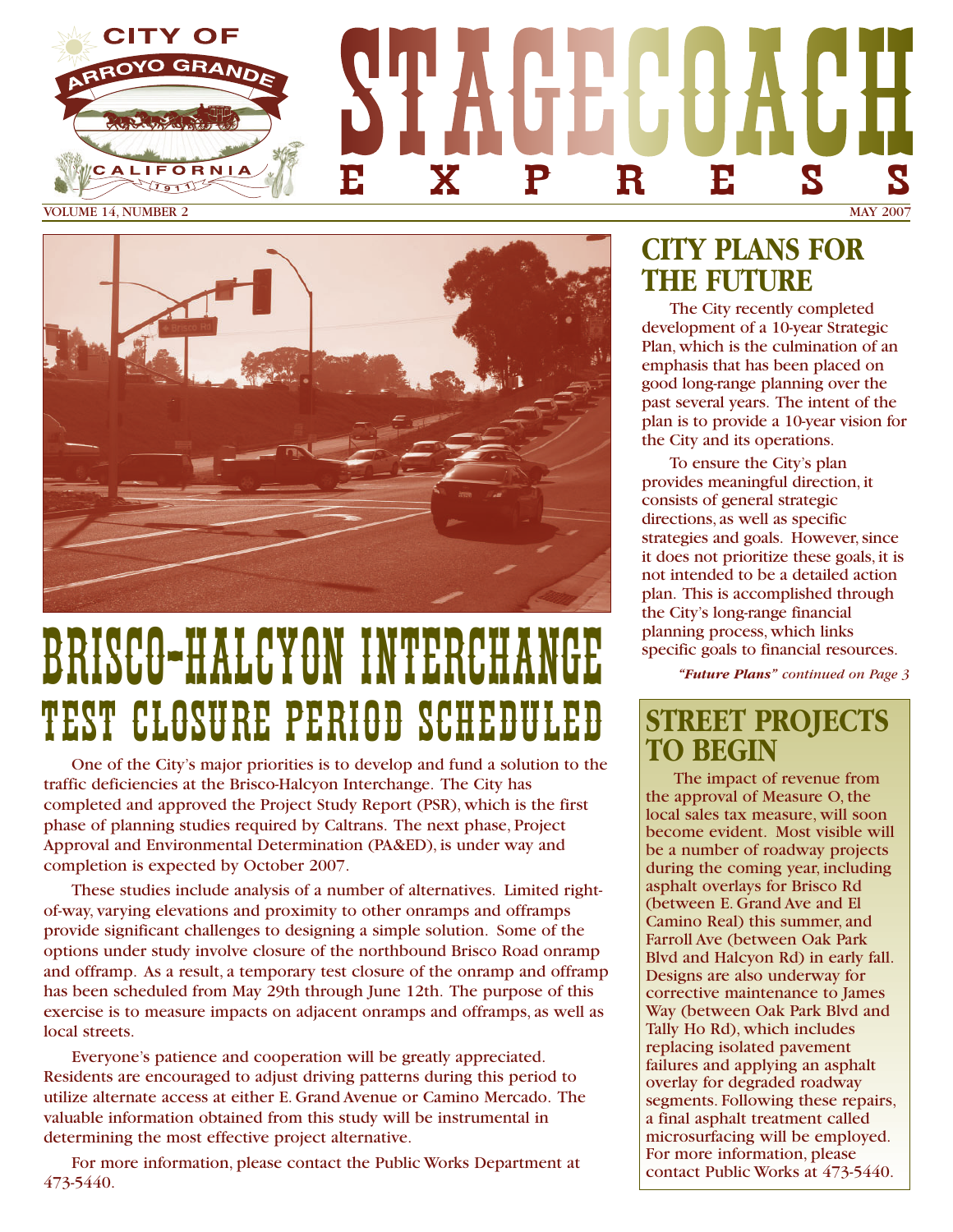### **STUDY SESSION SCHEDULED TO REVIEW DRAFT BUDGET**

Staff has completed development of the Draft Bi-Annual Budget for Fiscal Years 2007-08 and 2008-09, which will be presented to the City Council and community at a Special Study Session, scheduled at 6:00 p.m. on Tuesday, May 29, 2007 in the City Council Chambers. City Council consideration and approval will take place in June.

The total proposed City budget for FY 2007-08 is approximately \$19.9 million. The General Fund encompasses approximately \$14.4 million of this amount, which funds the majority of traditional government services and is funded primarily through tax revenues.

Few changes are proposed to the City's ongoing operational budget. The City's emphasis on efficiency continues in order to manage a balanced budget that maintains service levels, an appropriate reserve, and effective long-range fiscal practices.

As a result of the passage of Measure O, the majority of change occurs in the City's Capital Improvement Program. The local sales tax measure was designed primarily to invest in a long list of capital needs that have accumulated due to financial challenges faced by the City over the past several years. The City is committed to utilizing the new sales tax revenues for the purposes that were outlined in the Advisory Measures also on the November 2006 ballot. The results of these measures were used in prioritizing the proposed expenditures.

As a result, the recommended budget includes a substantial investment in transportation, street, drainage, creek, street tree, and public safety facility and equipment improvements. Highlights include

PAGE 2 STAGECOACH EXPRESS

## NEW FIRE CHIEF APPOINTED

The City is pleased to announce the appointment of Mike Hubert as its new Director of Building & Fire. The position serves as the Fire Chief for both the Cities of Arroyo Grande and Grover Beach, as well as oversees the Building & Life Safety and Neighborhood Services operations. Hubert's selection comes at the conclusion of an extensive statewide recruitment process conducted to replace Terry Fibich, who retired at the end of December 2006 after serving in the position for 10 years.

Chief Hubert comes to the City with both outstanding credentials and reputation. He served the City of Poway since 1990 as Fire Division Chief/Operations Chief, Fire Division Chief/ Fire Marshall, and Fire Battalion Chief/ Division Chief - Training and Operations. Prior to that, he worked with the City of El Cajon Fire Department from 1976 to 1990 as a Firefighter, Paramedic, Lieutenant, Captain, and Interim Battalion Chief. Chief Hubert was presented his badge at a special ceremony at the March 27, 2007 City Council meeting.

### **FIRE PARTNERSHIP INCREASES SERVICE AND DECREASES COSTS**



In 2004, the City of Arroyo Grande entered into a joint fire services agreement with the City of Grover Beach, which includes joint administration, training and equipment. Under the agreement, the cities share a Fire Chief and Training Officer. The communities have recently begun to experience significant benefits from this partnership in both enhanced service levels and efficiency.

In February, a key goal of the agreement was achieved.The departments instituted what is referred to as a fire service boundary drop. The boundary drop eliminates political boundaries with regard to fire response so that the closest available unit will respond to any incident call from Arroyo Grande and Grover Beach residents. In particular, potential life saving minutes can be saved by Grover Beach responding into the western end of Arroyo Grande.

The jurisdictions have also begun to take advantage of cost saving opportunities available through joint efforts. Both City Councils recently approved an equipment sharing agreement after determining that reserve engines were well in excess of what would normally be utilized when compared to a single department of similar size. As a result, both jurisdictions have agreed to share a reserve engine and the revenue from sale of another identical engine. It is expected to provide approximately \$35,000 to \$40,000 in revenue to each agency and reduce ongoing maintenance costs. The agreement specifies procedures for stationing and utilization of available equipment during circumstances when apparatus is down for maintenance or repairs. Through this coordination, availability of emergency apparatus will actually increase despite the overall decrease in the number of equipment.

Finally, both cities have agreed to upgrade a Training Captain position to Battalion Chief, who will also have administrative and command responsibilities. The position will be jointly funded by Arroyo Grande and Grover Beach and will be instrumental in implementing an increase in joint training and standards governing the two departments. For more information about the position or other Fire efforts, please contact the Fire Department at 473-5490.

*"BUDGET" continued on Page 4*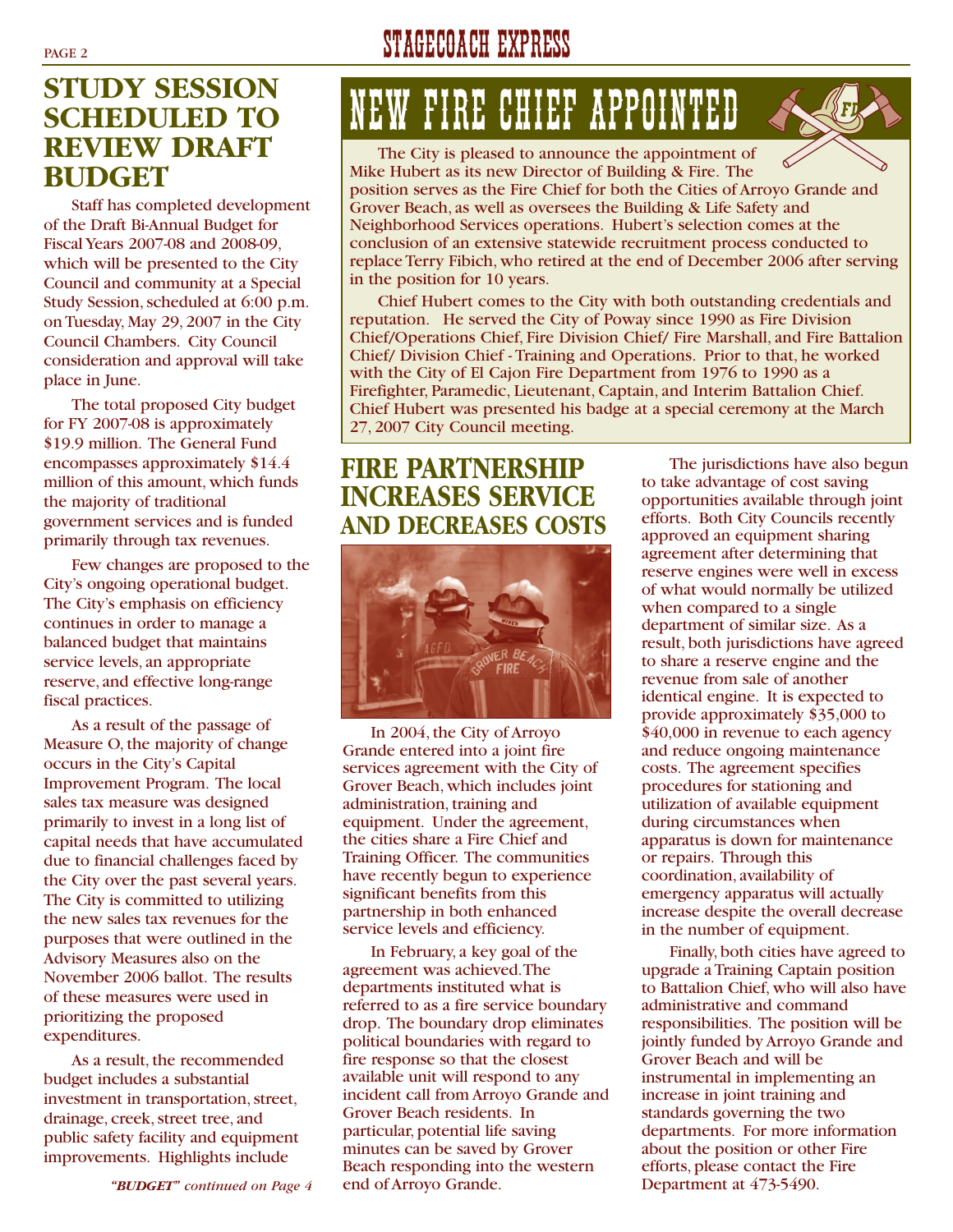## **VILLAGE ENHANCEMENT PLAN**

Design is under way for a major "streetscape" improvement project on E. Branch Street in the Village. The purpose of the project is to improve both the appearance and pedestrian safety of the Village. After several years of planning and grant applications, the City has been successful in obtaining State and Federal funding for the project. It will include decorative and lighted crosswalks, storm drain construction, sidewalk widening at existing narrow portions, trees, bike racks, streetlights, benches, planters, and trash receptacles. Medians and closure of Short Street will also be

presented as project alternatives. The project design options will be considered by the City Council at the June 26th meeting. Construction is expected to begin in Summer 2008.

Concurrently, the City Council recently took action to pursue relinquishment of E. Branch Street (Route 227) through the Village from Caltrans. If successful, it will greatly improve the City's ability to maintain and enhance the Village. For more information, contact the Community Development Department at 473-5420.

## **WATER RESOURCES**

The City is currently pursuing new water sources to secure long time reliability of our water resources. Several steps have been taken, including the implementation of a water conservation program to retrofit old household plumbing fixtures and construction of a new water well. The water conservation program has been very successful thus far, resulting in water savings of 50 acre-feet of water per year. The City is also coordinating efforts with the City of Grover Beach and the Oceano Community Services District to explore desalination as a future water source. A grant was received by the Department of Water resources to prepare a funding study to examine design features of a desalination plant and possible funding alternatives.

#### *"Future Plans" continued from Page 1*

Instead, the objective of the Strategic Plan is to achieve agreement from the City Council on a long-term vision, direction and goals for the City. City staff can then utilize this information to ensure ongoing activities are consistent with the ultimate future direction the city is working to achieve.

The draft Strategic Plan is based upon community input received throughout a number of planning processes undertaken over the past few years. These include development of the General Plan Update; Sewer and Drainage Master Plans; Pavement Management Plan; Redevelopment Implementation Plan;Village Design Guidelines; City Hall Complex Feasibility Study and Needs Assessment;Village Green Master Plan; Bikeway and Pedestrian Plan, E. Grand Avenue; E. Branch Street and Traffic Way Streetscape

Plans; Fire Department Needs Assessment; and Urban Water Management Plan.

Specific categories of future directions, goals and strategies include Economic Development, Affordable Housing, City Beautification, Recreation, Infrastructure, Facilities, Transportation, Natural and Historical Resources, Financial/Human Resources, Technology, and Public Safety. Incorporated are overall directions that address community concerns and issues, as well as many targeted programs and projects designed to meet overall community needs.

Those interested in viewing a copy of the Strategic Plan may do so by accessing the City's website at **www.arroyogrande.org** or contact City Hall at 473-5400 to receive a copy.

## VILLAGE GREEN VHANCEMEN SCHEDULED<br>Scheduled und der Anton

The City of Arroyo Grande has been focusing on a number of efforts to enhance one of the community's most cherished facilities—the Village Green, located between Mason, Nelson and Short streets in the Historic Village. The bandstand constructed by the Rotary Club of Arroyo Grande and the improvements to Heritage Square by the South County Historical Society have substantially enhanced this facility's role as a center of many community activities, events and entertainment. As a result, the City recently approved a Master Plan to effectively plan and coordinate improvements to the park area.

The Plan calls for the following: 1) improved connections and signage between the Village Green and the Heritage Square area; 2) addition of parkways and new sidewalks surrounding the park; 3) planting of street trees in the

parkway; 4)

undergrounding of utilities; 5) extension of the Creekside Path

to the Village Green; 6) installation of a new trail from the Rotary Bandstand to Short Street;

7) installation of decorative street lights around the perimeter of the Village Green; and 8) replacement of existing fencing with a white picket fence to match the existing fence at the Heritage House Museum.

Project specifications are currently under design. Construction of the first improvements are projected this Summer. Planning is targeted to avoid impacts to the Strawberry or Harvest Festivals.